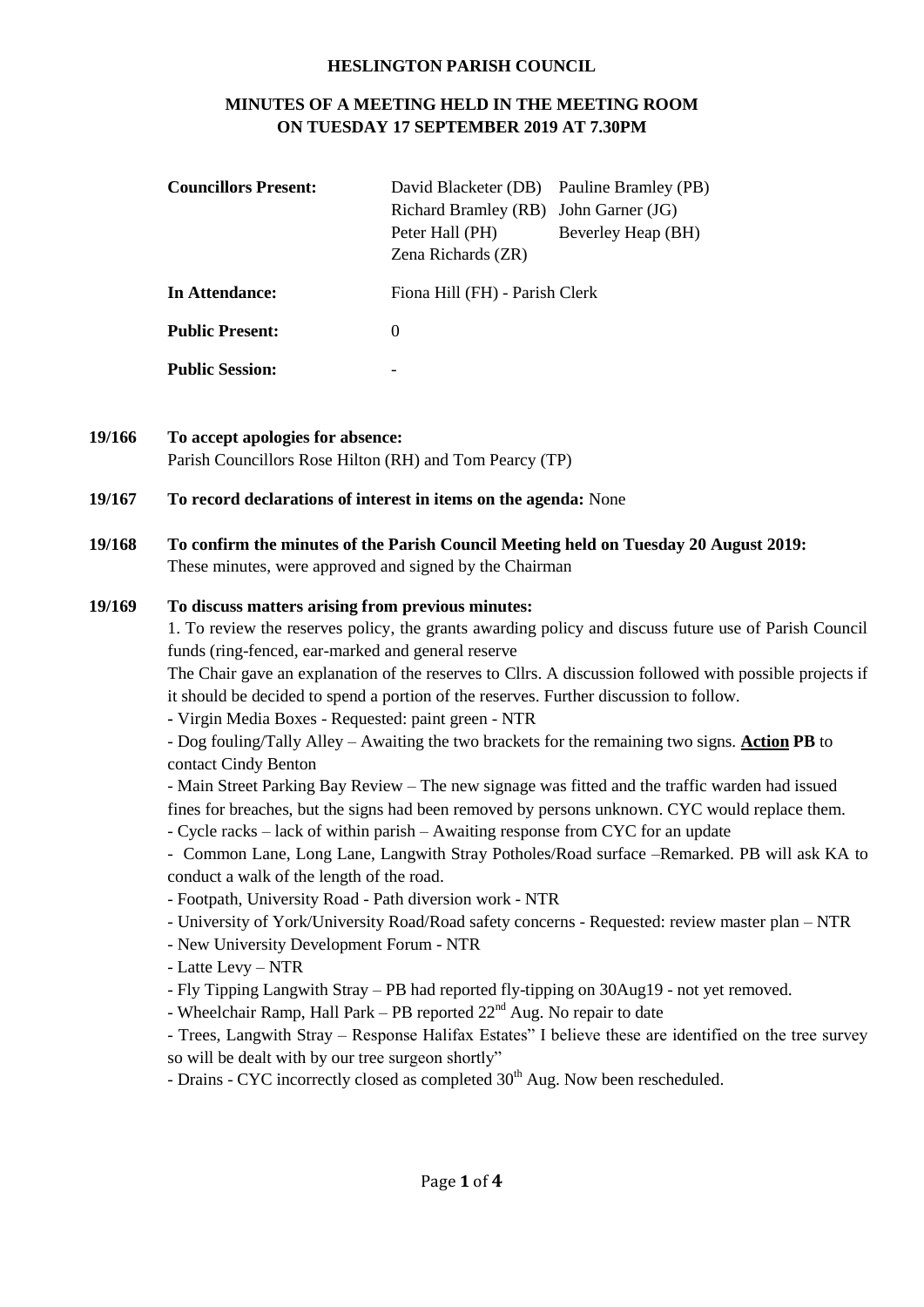## **19/170 To Discuss, if necessary, long-standing matters:**

1. Appearance of village –

CYC will not fund the "To The Farms" sign, so the Parish Council will obtain quotes for funding this itself.

Drain/Gutter clearing will only be done when requested. **Action FH** would ask **KA** to arrange this. **Action PB** would ask the Lengthsman to clear the leaf litter from footpaths.

A resident had contacted CYC about an overgrown hedge along Low Lane. CYC were looking into it. 1.1 Street Furniture

The second draft policy/rules for memorial benches/plaques had been circulated. It was unanimously agreed that the fee for a memorial plaque would be £365.00

It was unanimously agreed to accept the quote from BHGroundworks to lay three bases, two on Main Street and one in a location to be confirmed. **Action DB** to arrange

The design of bench would be agreed ASAP, but it was unanimously agreed to ring-fence spending of £3000.00.

1.2 Holmefield Lane Telecom Boxes

BH reported that the directors were not keen on the planting scheme proposed. To use screening was suggestion. **Action BH** to speak with Holmefield Directors.

2. Highway Matters –

2.1 Lord Deramore's Safe Route to School Scheme – Proposed changes to Field Lane

The Parish Council discussed this and agreed to respond as follows: The Parish Council supports the health and safety improvements, but continues to have concerns about the proposed traffic calming measures, but is disappointed that there is still a compromised cycling solution. **Action FH**

3. City of York Council

3.1 Article 4 (2) Direction – Nick Allen had emailed as follows:

The next steps as far as I understand them are:

· Informal report to Neil Ferris who will discuss with Portfolio Holder

When approved, formal reports to Corporate Management Team; Neil Ferris; Portfolio Holder or Full Executive in succession.

The timeframe is not prescribed for the informal approval; the formal report process is prescribed by the Forward Plan process which takes around 4 months if not delayed.

3.2 Local Plan – The responses to the modification consultation are being collated for the inspector to review.

4. University of York

Latte Levy - NTR

4.1 Antisocial Behaviour – Term starts 27/28Sep19

5. Neighbourhood Planning – DB had circulated by email an updated finance report. The updated maps had been received from CYC. In October 2019 the paperwork would be forwarded to CYC. All documents would then be uploaded to website.

6. Communication: Website up to date with information provided.

Newsletter – Latest edition printed/delivered

# **19/171 To receive any matters raised by members of public:** None

# **19/172 To report and make relevant recommendations on new planning applications:**

*Letter A: We support the application Letter B: We have no objections Letter C: We do not object but wish to make comments or seek safeguards as set out overleaf Letter D: We object on the planning grounds set out overleaf*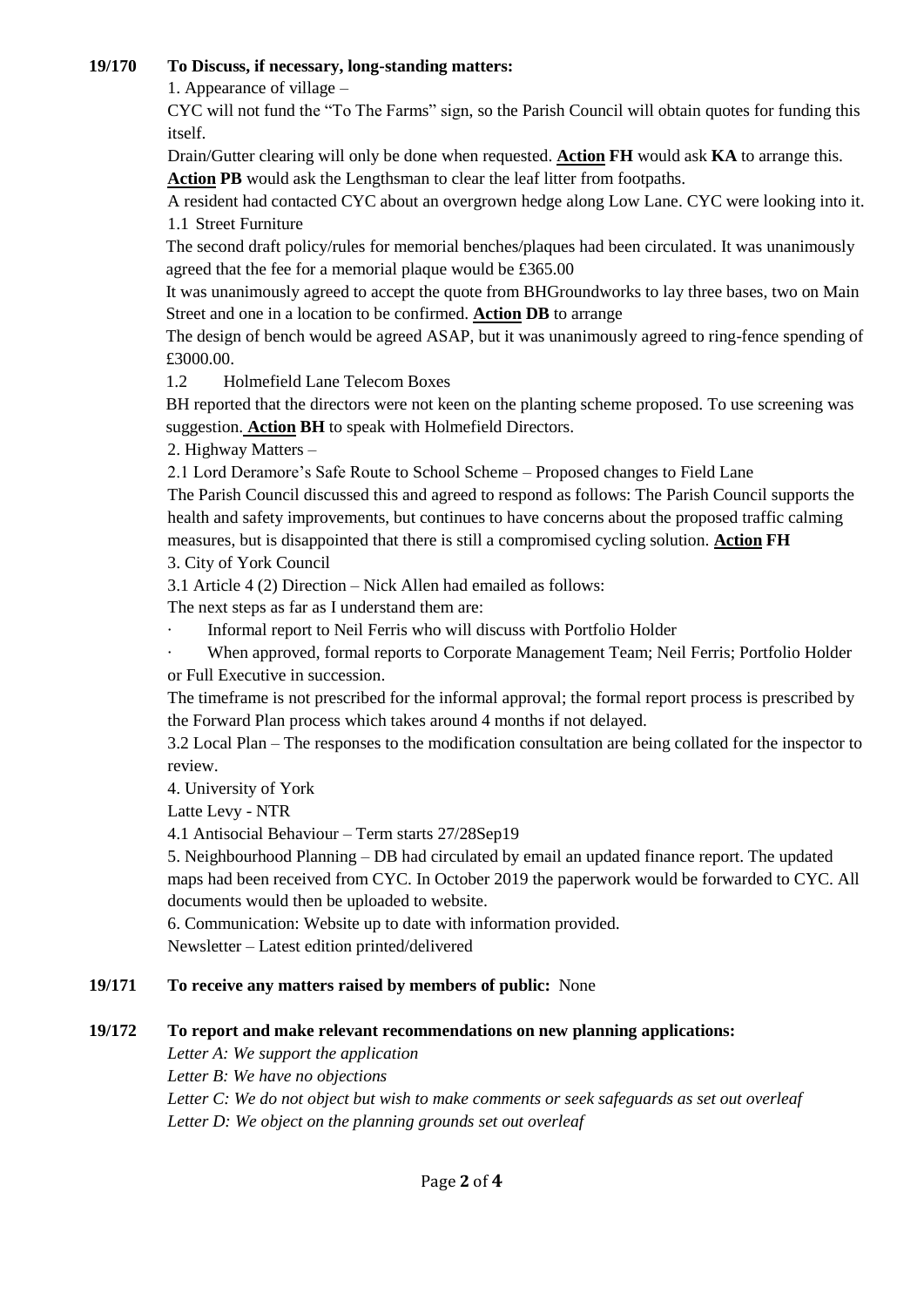1 **19/01624/FUL** - Single storey rear extension, 3no. dormers to rear, partial conversion of existing garage to habitable room, replace some existing windows and doors @ Rowan House, School Lane - The Parish Council unanimously agreed to respond **"No Objections" Action FH**

### **19/173 To report planning decisions by City of York Council:** None

## **19/174 To receive reports from representatives of following outside bodies:**

1. Ward Councillors – NTR

- 2. North Yorkshire Police No report received
- 3. Heslington East Community Forums NTR
- 4. Good Neighbours Forum The next meeting will be on Thu19Sep19
- 5. Ouse and Derwent Drainage Board NTR

6. Sports Field – TP had reported Japanese Knotweed to Halifax Estates. Received response "the forestry team will deal with the knotweed in the next 2 weeks"

- 7. York Environment Forum NTR
- 8. Alms Houses NTR

9. The Meeting Room – The boiler has been serviced. Both PB and JG have a key. The toilet renovations are finished. Future jobs are main room renovation, new chairs and securing the kitchen windows.

10. Fulford & Heslington Ward – NTR

#### **19/175 To receive any new correspondence received by the council:**

1. Yorkshire Marathon – Sunday 20 October 2019 – Cllrs noted the content and a copy of letter would be displayed on notice board/ website.

2. NALC – Consultation on proposed reforms to Permitted Developments Rights – The Parish Council noted the content and unanimously agreed they had "No Comments".

3. Minster Lions Club – Rocking Rudolph

The Parish Council agreed to forward details to the Badger Hill Primary School, Heslington Primary School, Heslington Church and Heslington meeting Room **Action FH**

#### **19/176 To receive matters raised by members:**

PB had spoken to CYC and had the website details amended regarding allotments.

#### **19/177 To discuss matters raised by Parish Clerk/Responsible Financial Officer:**

1. Bookkeeping records for year ending 31 Mar 19 to date

FH circulated copies of a bank reconciliation, along with an income & expenditure report.

2. Financial management - Internal Controls, Property/Asset Checks, Internal/External Audits, GDPR Internal controls were conducted and everything was in order

```
3. Matters raised with/by Yorkshire Local Councils Association (YLCA) –
```
Info/updates emailed to Cllrs.

4. To approve the following invoices for payment

| 4.1 | Parish Clerk             | Salary                    | £287.70 | 001826 |
|-----|--------------------------|---------------------------|---------|--------|
| 4.2 | Lengthsman               | Salary                    | £355.91 | 001827 |
| 4.3 | <b>Heslington Church</b> | Grant                     | £300.00 | 001828 |
| 4.4 | <b>JDL</b> Electrical    | <b>Gas Boiler Service</b> | £84.00  | 001829 |
|     |                          |                           |         |        |

**19/178 To confirm the dates of the future meeting(s) on Tuesdays at 7.30 p.m. in the Meeting Room as:** 15Oct19, 19Nov19, 17Dec19, 21Jan20, 18Feb20, 17Mar20, 21Apr20, 19May20, 16Jun20, 21Jul20, 18Aug20, 15Sep20, 20Oct20, 17Nov20, 15Dec20